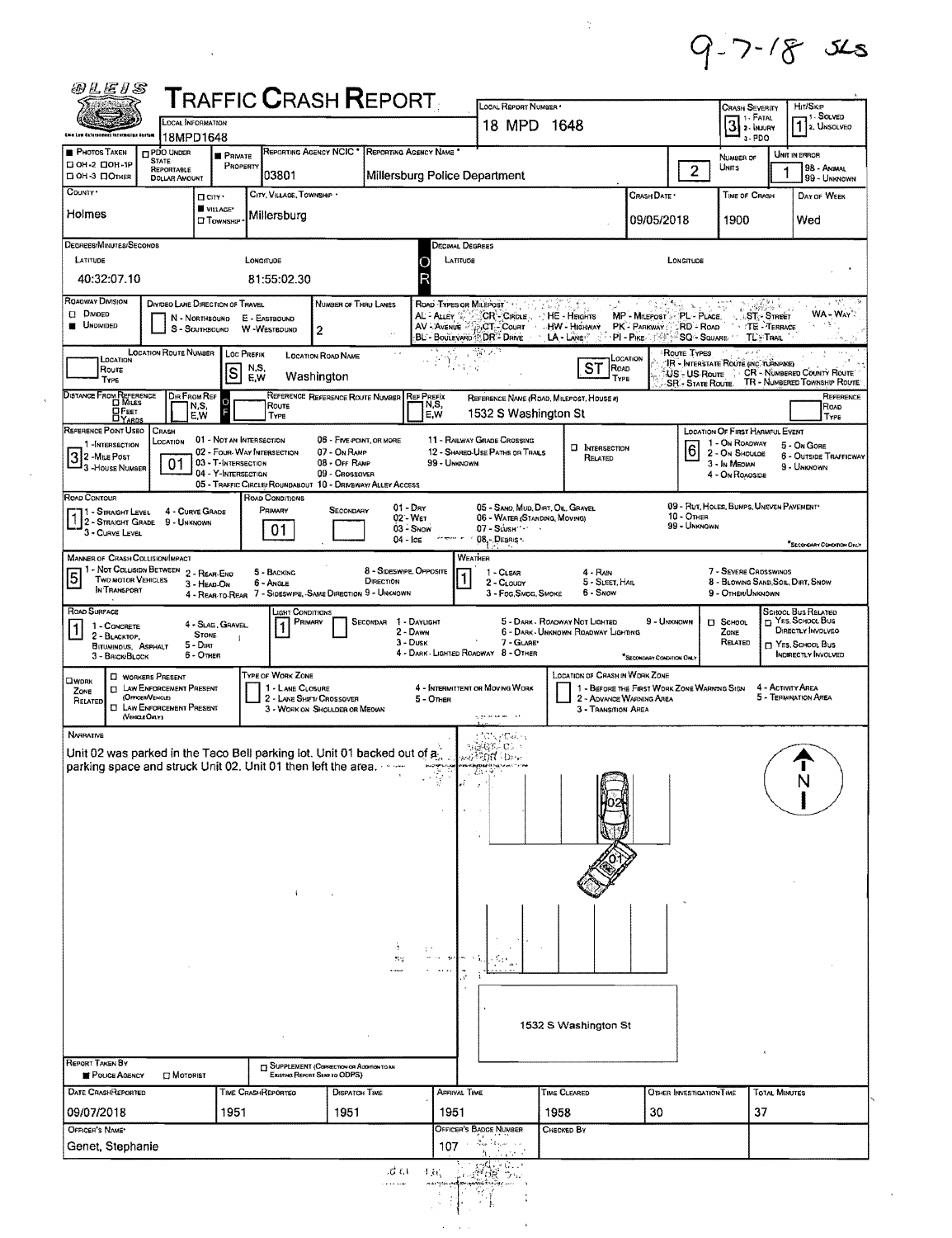

|                                                                                                                                                                                                                                                                           |                                                                                                                                                                                                  | ${\sf UnIT}$                                                                                                                                                                                                                                                              |                       |                                                                                                                                                                                                                                            |                                       |                                                                                                                                                                         |                                                                                                                                                                                                                                                                                                                                                                                                                                         |                                                                                  |                                                                                                                                                                                                                                                                                                                                       |                                                                                                                                                                                                                  |                                                                                                                                                                                                                                                                 |                                                                                                                                              |                                                       |                                                                                                                                |                                                          |                                                                                                                                                                                                                                                               |                                                                                                                               |                                       |
|---------------------------------------------------------------------------------------------------------------------------------------------------------------------------------------------------------------------------------------------------------------------------|--------------------------------------------------------------------------------------------------------------------------------------------------------------------------------------------------|---------------------------------------------------------------------------------------------------------------------------------------------------------------------------------------------------------------------------------------------------------------------------|-----------------------|--------------------------------------------------------------------------------------------------------------------------------------------------------------------------------------------------------------------------------------------|---------------------------------------|-------------------------------------------------------------------------------------------------------------------------------------------------------------------------|-----------------------------------------------------------------------------------------------------------------------------------------------------------------------------------------------------------------------------------------------------------------------------------------------------------------------------------------------------------------------------------------------------------------------------------------|----------------------------------------------------------------------------------|---------------------------------------------------------------------------------------------------------------------------------------------------------------------------------------------------------------------------------------------------------------------------------------------------------------------------------------|------------------------------------------------------------------------------------------------------------------------------------------------------------------------------------------------------------------|-----------------------------------------------------------------------------------------------------------------------------------------------------------------------------------------------------------------------------------------------------------------|----------------------------------------------------------------------------------------------------------------------------------------------|-------------------------------------------------------|--------------------------------------------------------------------------------------------------------------------------------|----------------------------------------------------------|---------------------------------------------------------------------------------------------------------------------------------------------------------------------------------------------------------------------------------------------------------------|-------------------------------------------------------------------------------------------------------------------------------|---------------------------------------|
|                                                                                                                                                                                                                                                                           |                                                                                                                                                                                                  |                                                                                                                                                                                                                                                                           |                       |                                                                                                                                                                                                                                            |                                       |                                                                                                                                                                         |                                                                                                                                                                                                                                                                                                                                                                                                                                         |                                                                                  |                                                                                                                                                                                                                                                                                                                                       |                                                                                                                                                                                                                  |                                                                                                                                                                                                                                                                 | LOCAL REPORT NUMBER                                                                                                                          |                                                       | 18 MPD 1648                                                                                                                    |                                                          |                                                                                                                                                                                                                                                               |                                                                                                                               |                                       |
| UNIT NUMBER                                                                                                                                                                                                                                                               |                                                                                                                                                                                                  |                                                                                                                                                                                                                                                                           |                       | OWNER NAME: LAST, FIRST, MIDDLE ( C SAME AS DRIVER )                                                                                                                                                                                       |                                       |                                                                                                                                                                         |                                                                                                                                                                                                                                                                                                                                                                                                                                         |                                                                                  |                                                                                                                                                                                                                                                                                                                                       | OWNER PHONE NUMBER                                                                                                                                                                                               |                                                                                                                                                                                                                                                                 |                                                                                                                                              |                                                       | DAMAGE SCALE                                                                                                                   |                                                          | <b>DAMAGE AREA</b>                                                                                                                                                                                                                                            |                                                                                                                               |                                       |
|                                                                                                                                                                                                                                                                           |                                                                                                                                                                                                  | Wood, Amanda, D                                                                                                                                                                                                                                                           |                       |                                                                                                                                                                                                                                            |                                       |                                                                                                                                                                         |                                                                                                                                                                                                                                                                                                                                                                                                                                         |                                                                                  |                                                                                                                                                                                                                                                                                                                                       |                                                                                                                                                                                                                  |                                                                                                                                                                                                                                                                 |                                                                                                                                              |                                                       | 2                                                                                                                              |                                                          |                                                                                                                                                                                                                                                               | FRONT                                                                                                                         |                                       |
| OWNER ADDRESS: CITY, STATE, ZIP<br><b>SAME AS DRIVER</b> )                                                                                                                                                                                                                |                                                                                                                                                                                                  |                                                                                                                                                                                                                                                                           |                       |                                                                                                                                                                                                                                            |                                       |                                                                                                                                                                         |                                                                                                                                                                                                                                                                                                                                                                                                                                         |                                                                                  |                                                                                                                                                                                                                                                                                                                                       |                                                                                                                                                                                                                  |                                                                                                                                                                                                                                                                 | 1 - None                                                                                                                                     |                                                       | ם                                                                                                                              | □                                                        |                                                                                                                                                                                                                                                               |                                                                                                                               |                                       |
| 1458 Tiger Valley Road, Danville, OH, 43014                                                                                                                                                                                                                               |                                                                                                                                                                                                  |                                                                                                                                                                                                                                                                           |                       |                                                                                                                                                                                                                                            |                                       |                                                                                                                                                                         |                                                                                                                                                                                                                                                                                                                                                                                                                                         |                                                                                  |                                                                                                                                                                                                                                                                                                                                       |                                                                                                                                                                                                                  |                                                                                                                                                                                                                                                                 |                                                                                                                                              |                                                       | 2 - MINOR                                                                                                                      |                                                          |                                                                                                                                                                                                                                                               |                                                                                                                               |                                       |
| LP STATE LICENSE PLATE NUMBER                                                                                                                                                                                                                                             |                                                                                                                                                                                                  |                                                                                                                                                                                                                                                                           |                       |                                                                                                                                                                                                                                            |                                       | <b>VEHICLE IOENTIFICATION NUMBER</b>                                                                                                                                    |                                                                                                                                                                                                                                                                                                                                                                                                                                         |                                                                                  |                                                                                                                                                                                                                                                                                                                                       |                                                                                                                                                                                                                  |                                                                                                                                                                                                                                                                 | # Occupants<br>о                                                                                                                             |                                                       |                                                                                                                                |                                                          |                                                                                                                                                                                                                                                               | α                                                                                                                             |                                       |
| <b>VEHICLE YEAR</b>                                                                                                                                                                                                                                                       | OН<br>HLF 1558<br><b>VEHICLE MAKE</b>                                                                                                                                                            |                                                                                                                                                                                                                                                                           |                       |                                                                                                                                                                                                                                            |                                       | 1LMEU88H53ZJ42419<br><b>VEHICLE COLOR</b><br>التكسيب<br><b>VEHICLE MODEL</b>                                                                                            |                                                                                                                                                                                                                                                                                                                                                                                                                                         |                                                                                  |                                                                                                                                                                                                                                                                                                                                       |                                                                                                                                                                                                                  |                                                                                                                                                                                                                                                                 | 3 - FUNCTIONAL                                                                                                                               |                                                       |                                                                                                                                |                                                          |                                                                                                                                                                                                                                                               |                                                                                                                               |                                       |
| 2003                                                                                                                                                                                                                                                                      | Lincoln<br><b>INSURANCE COMPANY</b>                                                                                                                                                              |                                                                                                                                                                                                                                                                           |                       |                                                                                                                                                                                                                                            | - 经实践银行 ( )。<br>BLK<br>Other<br>网络避野机 |                                                                                                                                                                         |                                                                                                                                                                                                                                                                                                                                                                                                                                         |                                                                                  |                                                                                                                                                                                                                                                                                                                                       |                                                                                                                                                                                                                  |                                                                                                                                                                                                                                                                 |                                                                                                                                              |                                                       | 4 - DISABLING                                                                                                                  |                                                          | п                                                                                                                                                                                                                                                             |                                                                                                                               |                                       |
| $D$ Proof or<br>INSURANCE<br><b>SHOWN</b>                                                                                                                                                                                                                                 |                                                                                                                                                                                                  |                                                                                                                                                                                                                                                                           |                       |                                                                                                                                                                                                                                            |                                       | POLICY NÚMBER                                                                                                                                                           |                                                                                                                                                                                                                                                                                                                                                                                                                                         |                                                                                  | Towed By                                                                                                                                                                                                                                                                                                                              |                                                                                                                                                                                                                  |                                                                                                                                                                                                                                                                 |                                                                                                                                              |                                                       | 9 - Unknown                                                                                                                    |                                                          |                                                                                                                                                                                                                                                               | o                                                                                                                             |                                       |
| CARRIER NAME, ADDRESS, CITY, STATE, ZIP                                                                                                                                                                                                                                   |                                                                                                                                                                                                  |                                                                                                                                                                                                                                                                           |                       |                                                                                                                                                                                                                                            |                                       |                                                                                                                                                                         |                                                                                                                                                                                                                                                                                                                                                                                                                                         |                                                                                  |                                                                                                                                                                                                                                                                                                                                       |                                                                                                                                                                                                                  |                                                                                                                                                                                                                                                                 |                                                                                                                                              |                                                       |                                                                                                                                |                                                          |                                                                                                                                                                                                                                                               | <b>CARRIER PHONE</b>                                                                                                          |                                       |
| US DOT<br>VEHICLE WEIGHT GVWR/GCWR<br>1 - LESS THAN OR EQUAL TO 10K LBS<br>2 - 10,001 to 26,000x Las<br>HM PLACARD ID NO.<br>3 - MORE THAN 26,000K LBS.<br>HAZARODUS MATERIAL                                                                                             |                                                                                                                                                                                                  |                                                                                                                                                                                                                                                                           | 01                    | CARGO BOOY TYPE<br>01 - No CARGO BODY TYPE/NOT APPLICABL 09 - POLE<br>02 - Bus/Van (9-15 Seats, Inc Driver)<br>03 - Bus (16+ Seats, Inc DRIVER)<br>04 - VEHICLE TOWING ANOTHER VEHICLE<br>05 - Logging<br>06 - INTERMODAL CONTAINER CHASIS |                                       |                                                                                                                                                                         | 12 - Duwe                                                                                                                                                                                                                                                                                                                                                                                                                               | 10 - CARGO TANK<br>11 - FLAT BEO<br>13 - CONCRETE MIXER<br>14 - AUTO TRANSPORTER |                                                                                                                                                                                                                                                                                                                                       |                                                                                                                                                                                                                  | <b>TRAFFICWAY DESCRIPTION</b><br>1 - Two-Way, Not Divided<br>2 - Two-Way, Not Divideo, Continuous LEFT TURN LANE<br>3 - T WO-WAY, DIVIDEO, UNPROTECTED (PAINTED OR GRASS >4FT.) MEDIA<br>4 - TWO-WAY, DIVIDED, POSITIVE MEDIANBARRIER<br>5 - ONE-WAY TRAFFICWAY |                                                                                                                                              |                                                       |                                                                                                                                |                                                          |                                                                                                                                                                                                                                                               |                                                                                                                               |                                       |
|                                                                                                                                                                                                                                                                           | <b>HM CLASS</b><br>NUMBER                                                                                                                                                                        | 0<br>RELATED                                                                                                                                                                                                                                                              |                       |                                                                                                                                                                                                                                            |                                       |                                                                                                                                                                         | 07 - CARGO VAN ENCLOSED BOX<br>08 - GRAIN, CHIPS, GRAVEL                                                                                                                                                                                                                                                                                                                                                                                |                                                                                  | 15 - GARBAGE /REFUSE<br>99 - OTHER/UNKNOWN                                                                                                                                                                                                                                                                                            |                                                                                                                                                                                                                  |                                                                                                                                                                                                                                                                 | <b>B</b> Hr / Skip Unit                                                                                                                      |                                                       |                                                                                                                                |                                                          |                                                                                                                                                                                                                                                               |                                                                                                                               |                                       |
| NON-MOTORIST LOCATION PRIOR TO IMPACT                                                                                                                                                                                                                                     | 03 - INTERSECTION OTHER<br>06 - BICYCLE LANE<br>07 - SHOULDER/ROADSIDE<br>08 - SIDEWALK<br>09 - MEDIAN/CROSSING ISLAND<br>10 - DRNE WAY ACCESS<br>12 - NON-TRAFFICWAY AREA<br>99 - OTHER/UNKNOWN | 01 - INTERSECTION - MARKED CROSSWAL<br>02 - INTERSECTION - NO CROSSWALK<br>04 - MIDBLOCK - MARKED CROSSWALK<br>05 - TRAVEL LANE - OTHER LOCATION<br>11 - SHARED-USE PATH OR TRAIL                                                                                         |                       | Type of Use<br>1 - PERSONAL<br>2 - COMMERCIAL<br>3 - GOVERNMENT<br><b>IN EMERGENCY</b><br>RESPONSE                                                                                                                                         | UNIT TYPE                             | 06<br>on Hit/Skip                                                                                                                                                       | PASSENGER VEHICLES (LESS THAN 9 PASSENGERS MEDIMEAVY TRUCKS OR COMBO UNITS > 10X LBS BUS/VAN/LIMO (9 OR MORE INCLUDING DRIVER)<br>01 - Sub-COMPACT<br>02 - COMPACT-<br>99 - UNKNOWN 03 - Mid Size?<br>04 - Fun Size<br>05 - Minivan<br>06 - SPORT UTILITY VEHICLE<br>07 - Pickup<br>$08 - V_{AN}$<br>09 - MOTORCYCLE<br>10 - MOTORIZED BICYCLE<br>11 - SNOWMOBLE/ATV<br>12 - OTHER PASSENGER VEHICLE                                    |                                                                                  |                                                                                                                                                                                                                                                                                                                                       | 14 - SINGLE UNIT TRUCK: 3+ AXLES<br>15 - SINGLE UNIT TRUCK / TRAILER<br>16 - TRUCK/TRACTOR (BOBTAR.)<br>17 - TRACTOR/SEMI-TRAILER<br>18 - TRACTOR/DOUBLE<br>19 - TRACTOR/TRIPLES<br>20 - OTHER MEDIHEAVY VEHICLE |                                                                                                                                                                                                                                                                 | <b>HAS HM PLACARD</b>                                                                                                                        |                                                       |                                                                                                                                | NON-MOTORIST                                             | 13 - SINGLE UNIT TRUCK OR VAN 2AXLE, 6 TIRES 21 - BUS/VAN (9-15 SEATS, INC DAIVER)<br>22 - Bus (16+ Seats, Inc Daver)<br>23 - ANIMAL WITH RIDER<br>25 - BICYCLE/PEDACYCLIST<br>26 - Pedestrian/Skater<br>27 - OTHER NON-MOTORIST                              |                                                                                                                               | 24 - ANIMAL WITH BUGGY, WAGON, SURREY |
| SPECIAL FUNCTION 01 - NONE<br>01                                                                                                                                                                                                                                          | $02 - TAX1$<br>05 - Bus - Transit<br>06 - Bus - Charter<br>07 - Bus - SHUTTLE<br>08 - Bus - OTHER                                                                                                | 03 - RENTAL TRUCK (OVER 10KLBS)<br>04 - Bus - SCHOOL (PUBLIC OR PRIVATE) 12 - MILITARY                                                                                                                                                                                    |                       | 09 - AMBULANCE<br>$10 -$ Fine<br>11 - HIGHWAY/MAINTENANCE<br>13 - Pouce<br>14 - PUBLIC UTILITY<br>15 - OTHER GOVERNMENT<br>16 - CONSTRUCTION EQIP.                                                                                         |                                       | 19 - MOTORHOME<br>20 - Gour Carl<br>$21 -$ Train                                                                                                                        | 17 - FARM VEHICLE<br>18 - FARM EQUIPMENT<br>22 - OTHER (EXPLAINIR NARPATIVE)                                                                                                                                                                                                                                                                                                                                                            | 05<br>05                                                                         | MOST DAMAGEO AREA<br>01 - None<br>MPACT ARE 04 - RIGHT SIDE<br>05 - Right Rear<br>07 - LEFT REAR                                                                                                                                                                                                                                      | 02 - CENTER FRONT<br>03 - RIGHT FRONT<br>06 - REAR CENTER                                                                                                                                                        |                                                                                                                                                                                                                                                                 | 08 - LEFT SIDE<br>09 - LEFT FRONT<br>10 - Top and Windows<br>11 - UNDERCARRIAGE<br>12 - LOAD/TRAILER<br>13 - TOTAL (ALL AREAS)<br>14 - OTHER |                                                       |                                                                                                                                | 99 - UNKNOWN                                             | ACTION                                                                                                                                                                                                                                                        | 1 1 - Non-Contact<br>$31 - \frac{1 - \text{NON-CONTACT}}{2 - \text{Non-COLISON}}$<br>3 - STRIKNG<br>4 - Struck<br>9 - UNKNOWN | 5 - STRIKING/STRUCK                   |
| PRE- CRASH ACTIONS<br>02<br>99 - UNKNDWN                                                                                                                                                                                                                                  | MOTORIST                                                                                                                                                                                         | 01 - STRAIGHT AHEAD<br>02 - BACKING<br>03 - CHANGING LANES<br>04 - Overtaxing/Passing<br>05 - MAKING RIGHT TURN<br>06 - MAKING LEFT TURN                                                                                                                                  |                       | 07 - MAKING U-TURN<br>08 - ENTERING TRAFFIC LANE<br>09 - LEAVING TRAFFIC LANE<br>10 - PARKED<br>11 - SLOWING OR STOPPED IN TRAFFIC<br>12 - DRIVERLESS                                                                                      |                                       | the !                                                                                                                                                                   | $\alpha=0.1$<br>A. U. 13 - NEGOTIATING A CURVE<br>14 - OTHER MOTORIST ACTIO                                                                                                                                                                                                                                                                                                                                                             | بالأنقاذ عظيلها والمداو<br>$\mathcal{L}(\mathbb{R}^d; \mathbb{R}^d))$            | NON-MOTORIST<br>$\pm1$                                                                                                                                                                                                                                                                                                                | 15 - ENTERING OR CROSSING SPECIFIED LOCATIO<br>16 - WALKING, RUNNING, JOGGING, PLAYING, CYCLING<br>17 - WORKING<br>18 - Pushing Vehicle<br>19 - APPROACHING OR LEAVING VEHICLE<br>20 - STANDING                  |                                                                                                                                                                                                                                                                 |                                                                                                                                              |                                                       |                                                                                                                                |                                                          | 21 - OTHER NON-MOTORIST ACTION                                                                                                                                                                                                                                |                                                                                                                               |                                       |
| <b>CONTRIBUTING CIRCUMSTANCE</b><br>Primary<br>11<br>SECONDARY<br>99 - UNKNOWN                                                                                                                                                                                            | MOTORIST                                                                                                                                                                                         | $01 - None$<br>02 - FAILURE TO YIELD<br>03 - RAN RED LIGHT<br>04 - RAN STOP SIGN<br>05 - Excesped Speed Limit<br>06 - UNSAFE SPEED<br>07 - IMPROPER TURN<br>08 - LEFT OF CENTER<br>09 - FOLLOWEG TOO CLOSELY/ACDA<br>10 - IMPROPER LANE CHANGE<br><b>PASSING/OFF ROAD</b> |                       | 11 - IMPROPER BACKING<br>17 - FALURE TO CONTROL<br>18 - VISION OBSTRUCTION                                                                                                                                                                 |                                       | 13 - STOPPEO OR PARKED LLEGALLY<br>16 - WRONG SIDE/WRONG WAY<br>19 - OPERATING DEFECTIVE EQUIPMENT<br>20 - LOAD SHIFTING/FALLING/SPILLING<br>21 - OTHER IMPROPER ACTION | 12 - IMPROPER START FROM PARKED POSITION<br>14 - OPERATING VEHICLE IN NEGLIGENT MANNER<br>15 - Swering to Avoid (Due to External Conditions)<br>a - Galo                                                                                                                                                                                                                                                                                | $\Delta\alpha=0.25$                                                              | NON-MOTORIST<br>22 - None<br>23 - IMPROPER CROSSING<br>24 - DARTING<br>25 - LYING AND/OR ILLEGALLY IN ROADWAY<br>26 - FALURE TO YIELD RIGHT OF WAY<br>27 - NOT VISIBLE (DARK CLOTHING)<br>28 - INATTENTIVE<br>29 - FAILURE TO OBEY TRAFFIC SIGNS<br>/SIGNALS/OFFICER<br>30 - WRONG SIDE OF THE ROAD<br>31 - OTHER NON-MOTORIST ACTION |                                                                                                                                                                                                                  |                                                                                                                                                                                                                                                                 |                                                                                                                                              |                                                       |                                                                                                                                | <b>VEHICLE DEFECTS</b>                                   | 01 - TURN SIGNALS<br>02 - HEAD LAMPS<br>03 - TAIL LAMPS<br>04 - BRAKES<br>05 - STEERING<br>06 - TIRE BLOWOUT<br>07 - WORN OR SLICK TIRES<br>08 - TRAILER EQUIPMENT DEFECTIVE<br>09 - MOTOR TROUBLE<br>10 - DISABLED FROM PRIOR ACCIOENT<br>11 - OTHER DEFECTS |                                                                                                                               |                                       |
| <b>SEQUENCE OF EVENTS</b><br>21<br>FIRST<br><b>HARMFUL</b><br>EVENT<br>COLLISION WITH PERSON, VEHICLE OR OBJECT NOT FIXED<br>14 - PEDESTRIAN<br>15 - PEOALCYCLE<br>16 - RAILWAY VEHICLE (TRAIN, ENGINE)<br>17 - Animal - Farm<br>18 - ANIMAL - DEER<br>19 - ANIMAL -OTHER | Harmful<br>EVENT                                                                                                                                                                                 | Most                                                                                                                                                                                                                                                                      | MOTOR VEHICLE         | 99 - UNKNOWN<br>21 - PARKED MOTOR VEHICLE<br>22 - WORK ZONE MAINTENANCE EQUIPMENT<br>23 - STRUCK BY FALLING, SHIFTING CARGO<br>OR ANYTHING SET IN MOTION BY A                                                                              |                                       |                                                                                                                                                                         | <b>NON-COLLISION EVENTS</b><br>01 - Overturn/Rollover<br>02 - FIRE/EXPLOSION<br>03 - IMMERSION<br>04 - JACKKNIFE<br>05 - CARGO/EQUIPMENT LOSS OR SHIFT 09 - RAN OFF ROAD LEFT<br>COLLISION WITH FIXED, OBJECT<br>25 - IMPACT ATTENUATOR/CRASH CUSHION 3 - MEDIAN CABLE BARRIER<br>26 - BRIDGE OVERHEAD STRUCTURE<br>27 - BRIDGE PIER OR ABUTMENT<br>28 - BRIDGE PARAPET<br>29 - Bridge Rail<br>30 - GUARDRAIL FACE<br>31 - GUARDRAILEND |                                                                                  | 06 - EQUIPMENT FAILURE<br>07 - SEPARATION OF UNITS<br>08 - RAN OFF ROAD RIGHT<br>34 - MEOWN GUARDRAIL BARRIER<br>35 - MEOWN CONCRETE BARRIER<br>36 - MEDIAN OTHER BARRIER<br>37 - TRAFFIC SIGN POST<br>38 - OVERHEAD SIGN POST<br>39 - LIGHT/LUMINARIES SUPPORT                                                                       | (BLOWN TIRE, BRAKE FAILURE, ETC)                                                                                                                                                                                 |                                                                                                                                                                                                                                                                 |                                                                                                                                              | 42 - CULVERT<br>43 - Cune<br>44 - Оптен<br>46 - FENCE | 10 - Cross MEDIAN<br>11 - Cross CENTER LINE<br>12 - DOWNHILL RUNAWAY<br>41 - OTHER POST, POLE<br>OR SUPPORT<br>45 - EMBANKMENT | OPPOSITE DIRECTION OF TRAVEL<br>13 - OTHER NON-COLLISION | $48 - T$ REE<br>49 - Fire Hydrant<br>50 - WORK ZONE MAINTENANCE<br>51 - WALL, BUILDING, TUNNEL<br>52 - OTHER FIXED OBJECT                                                                                                                                     | EQUIPMENT                                                                                                                     |                                       |
| 20 - MOTOR VEHICLE IN TRANSPORT<br>UNIT SPEED                                                                                                                                                                                                                             | 35                                                                                                                                                                                               | POSTED SPEED                                                                                                                                                                                                                                                              | TRAFFIC CONTROL<br>01 | 24 - OTHER MOVABLE OBJECT<br>01 - No CONTROLS<br>02 - S TOP SIGN                                                                                                                                                                           |                                       |                                                                                                                                                                         | 32 - PORTABLE BARRIER<br>07 - RAILROAD CROSSBUCKS<br>08 - RAILROAD FLASHERS                                                                                                                                                                                                                                                                                                                                                             | 甘山血<br>13 - Crosswalk Lines<br>- 14 - Walk/Don't Walk                            | 40 - UTILITY POLE                                                                                                                                                                                                                                                                                                                     |                                                                                                                                                                                                                  | FROM                                                                                                                                                                                                                                                            | UNIT DIRECTION                                                                                                                               | 47 - MAILBOX<br>Т٥<br>3                               | 1 - North<br>$2 -$ South<br>$3 - E$ AST                                                                                        |                                                          | 5 - NORTHEAST<br>6 - NORTHWEST<br>7 - SOUTHEAST                                                                                                                                                                                                               |                                                                                                                               | 9 - Unknown                           |
| $\square$ Stated<br><b>ESTIMATED</b>                                                                                                                                                                                                                                      |                                                                                                                                                                                                  |                                                                                                                                                                                                                                                                           |                       | 03 - YIELD SIGN<br>04 - TRAFFIC SIGNAL<br>05 - Traffic Flashers<br>06 - SCHOOL ZONE                                                                                                                                                        |                                       |                                                                                                                                                                         | 09 - RAILROAD GATES<br>10 - Costruction Bannicage 16: Not Reported<br>11 - Person (Flagelf, Officer C.<br>12 - PAVEMENT MARKINGS FOR SHOP APP                                                                                                                                                                                                                                                                                           | $+15 - 0$ Then                                                                   |                                                                                                                                                                                                                                                                                                                                       |                                                                                                                                                                                                                  |                                                                                                                                                                                                                                                                 |                                                                                                                                              |                                                       | 4 - West                                                                                                                       |                                                          | 8 - SOUTHWEST                                                                                                                                                                                                                                                 |                                                                                                                               |                                       |

 $\frac{1}{\sqrt{2\pi}}\left(\frac{1}{\sqrt{2\pi}}\right)^{2\sqrt{2}}\left(\frac{1}{\sqrt{2\pi}}\right)^{2\sqrt{2}}\left(\frac{1}{\sqrt{2\pi}}\right)^{2\sqrt{2}}$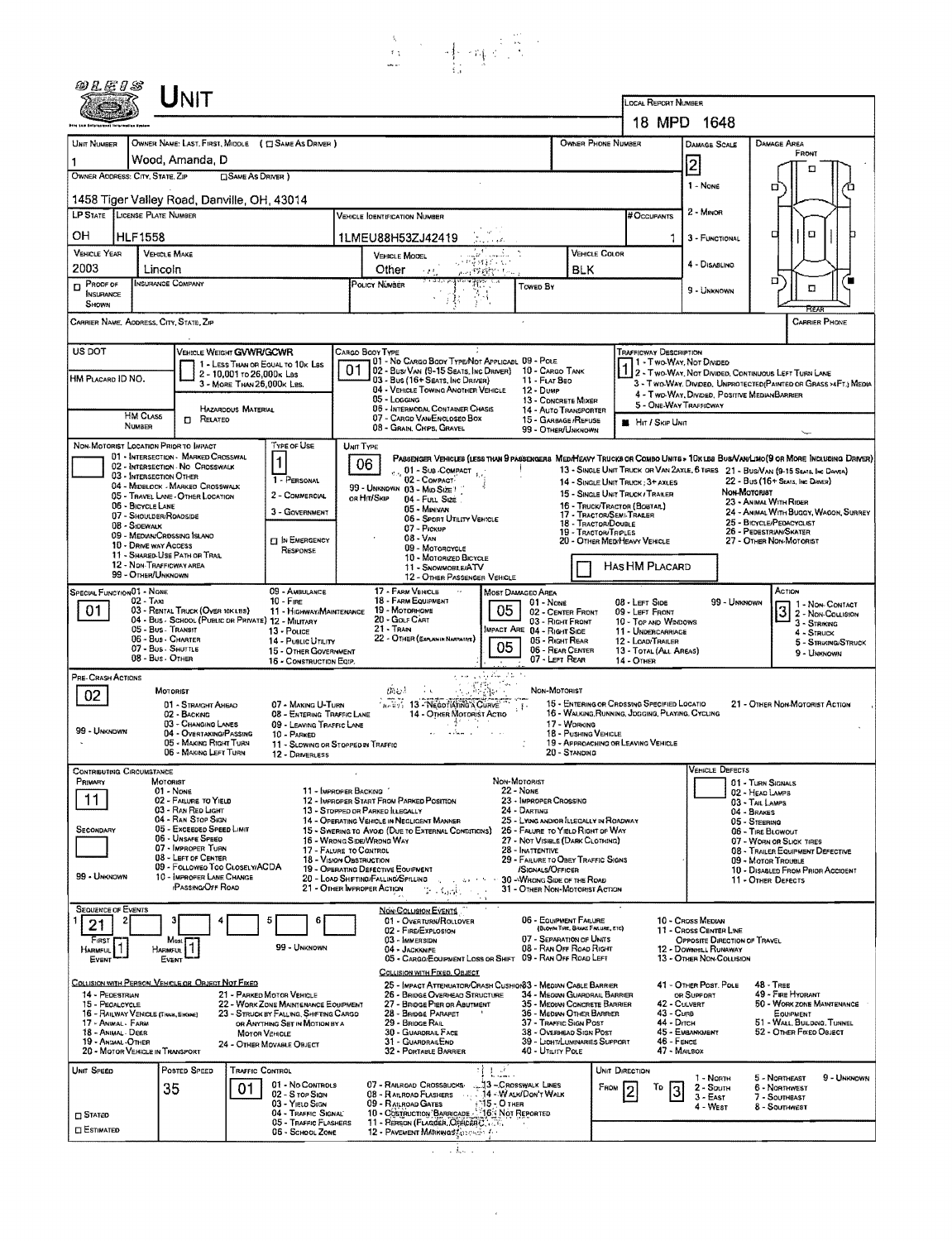|                                                                                                                                 |                                             | <b>NIT</b>                                                            |                            |                                                                          |    |                                                                                                                                                                                                                                |                                               |                                                                       |                                  |                           | LOCAL REPORT NUMBER                                                                                               |                                                                                    |                                    |                                                 |                                      |  |
|---------------------------------------------------------------------------------------------------------------------------------|---------------------------------------------|-----------------------------------------------------------------------|----------------------------|--------------------------------------------------------------------------|----|--------------------------------------------------------------------------------------------------------------------------------------------------------------------------------------------------------------------------------|-----------------------------------------------|-----------------------------------------------------------------------|----------------------------------|---------------------------|-------------------------------------------------------------------------------------------------------------------|------------------------------------------------------------------------------------|------------------------------------|-------------------------------------------------|--------------------------------------|--|
|                                                                                                                                 |                                             |                                                                       |                            |                                                                          |    |                                                                                                                                                                                                                                |                                               |                                                                       |                                  |                           |                                                                                                                   | 18 MPD 1648                                                                        |                                    |                                                 |                                      |  |
| UNIT NUMBER                                                                                                                     |                                             |                                                                       |                            | OWNER NAME: LAST, FIRST, MIDDLE ( [] SAME AS DRIVER )                    |    |                                                                                                                                                                                                                                |                                               |                                                                       |                                  | <b>OWNER PHONE NUMBER</b> |                                                                                                                   | <b>DAMAGE SCALE</b>                                                                |                                    | DAMAGE AREA                                     |                                      |  |
| 2                                                                                                                               | Mark, Piatt, S<br>330-275-7502              |                                                                       |                            |                                                                          |    |                                                                                                                                                                                                                                |                                               |                                                                       |                                  |                           |                                                                                                                   | 2                                                                                  |                                    | FRONT                                           |                                      |  |
| OWNER ADDRESS: CITY, STATE, ZIP<br><b>CISAME AS DRIVER</b> )<br>t les Sacson                                                    |                                             |                                                                       |                            |                                                                          |    |                                                                                                                                                                                                                                |                                               |                                                                       |                                  |                           |                                                                                                                   |                                                                                    |                                    |                                                 |                                      |  |
| ीक वर्षियम प्र<br>藤谷。<br>6821 Tr 310, Millersburg, OH, 44654<br>م (بل)                                                          |                                             |                                                                       |                            |                                                                          |    |                                                                                                                                                                                                                                |                                               |                                                                       |                                  |                           | 1 - NONE                                                                                                          | σ                                                                                  |                                    |                                                 |                                      |  |
| LP STATE LICENSE PLATE NUMBER<br>VEHICLE IDENTIFICATION NUMBER 43                                                               |                                             |                                                                       |                            |                                                                          |    |                                                                                                                                                                                                                                |                                               |                                                                       |                                  | # Occupants               | 2 - MINOR                                                                                                         |                                                                                    |                                    |                                                 |                                      |  |
| OН                                                                                                                              | GJK1959<br>1G11B5SL7FF102395                |                                                                       |                            |                                                                          |    |                                                                                                                                                                                                                                |                                               |                                                                       |                                  | 0                         | 3 - FUNCTIONAL                                                                                                    | □                                                                                  | O                                  |                                                 |                                      |  |
| <b>VEHICLE YEAR</b>                                                                                                             | <b>VEHICLE MAKE</b>                         |                                                                       |                            |                                                                          |    | <b>VEHICLE MODEL</b>                                                                                                                                                                                                           |                                               |                                                                       |                                  | VEHICLE COLOR             |                                                                                                                   | 4 - DISABLING                                                                      |                                    |                                                 |                                      |  |
| 2015<br>$P$ ROOF OF                                                                                                             | Chevrolet<br>INSURANCE COMPANY              |                                                                       |                            |                                                                          |    | Malibu<br>POLICY NUMBER<br>Towed By                                                                                                                                                                                            |                                               |                                                                       | GRY                              |                           |                                                                                                                   |                                                                                    | ۵                                  |                                                 | ά                                    |  |
| <b>INSURANCE</b><br>State Farm<br>SHOWN                                                                                         |                                             |                                                                       |                            |                                                                          |    | 863-010-E15-35A                                                                                                                                                                                                                |                                               |                                                                       |                                  |                           |                                                                                                                   | 9 - UNKNOWN                                                                        |                                    | O                                               |                                      |  |
| CARRIER NAME, ADDRESS, CITY, STATE, ZIP<br>CARRIER PHONE                                                                        |                                             |                                                                       |                            |                                                                          |    |                                                                                                                                                                                                                                |                                               |                                                                       |                                  |                           |                                                                                                                   |                                                                                    |                                    |                                                 |                                      |  |
| US DOT                                                                                                                          |                                             | VEHICLE WEIGHT GWWR/GCWR                                              |                            |                                                                          |    | CARGO BODY TYPE<br>01 - No CARGO BODY TYPE/NOT APPLICABL 09 - POLE                                                                                                                                                             |                                               |                                                                       |                                  |                           | <b>TRAFFICWAY DESCRIPTION</b>                                                                                     |                                                                                    |                                    |                                                 |                                      |  |
| HM PLACARD ID NO.                                                                                                               |                                             |                                                                       | 2 - 10,001 to 26,000x Las  | 1 - LESS THAN OR EDUAL TO 10K LBS                                        | 01 | 02 - BUS/VAN (9-15 SEATS, INC DRIVER) 10 - CARGO TANK<br>03 - Bus (16+ Seats, Inc Driver)                                                                                                                                      |                                               | 11 - FLAT BED                                                         |                                  |                           | 1 - Two Way, Nor Divideo<br>2 - Two-Way, Not Divideo, Continuous Left Turn Lane                                   |                                                                                    |                                    |                                                 |                                      |  |
|                                                                                                                                 |                                             |                                                                       | 3 - MORE THAN 26,000K LBS. |                                                                          |    | 04 - VEHICLE TOWING ANOTHER VEHICLE<br>05 - Logging                                                                                                                                                                            |                                               | . 12 - Dump<br>13 - CONCRETE MIXER                                    |                                  |                           | 3 - Two-Way, Divided, UNPROTECTED (PAINTED OR GRASS >4FT.) MEDIA<br>4 - Two-WAY, DIVIDED, POSITIVE MEDIAN BARRIER |                                                                                    |                                    |                                                 |                                      |  |
|                                                                                                                                 | <b>HM CLASS</b>                             | <b>CT</b> RELATED                                                     | <b>HAZARDOUS MATERIAL</b>  |                                                                          |    | 06 - INTERMODAL CONTAINER CHASIS<br>07 - CARGO VAN ENCLOSED BOXT                                                                                                                                                               |                                               | 14 - AUTO TRANSPORTER<br>15 - GARBAGE /REFUSE                         |                                  |                           | 5 - ONE-WAY TRAFFICWAY                                                                                            |                                                                                    |                                    |                                                 |                                      |  |
|                                                                                                                                 | <b>NUMBER</b>                               |                                                                       |                            |                                                                          |    | 08 - GRAIN, CHIPS, GRAVEL                                                                                                                                                                                                      |                                               | 99 - OTHER/UNKNOWN                                                    |                                  |                           | <b>El Hit / Skip Unit</b>                                                                                         |                                                                                    |                                    |                                                 |                                      |  |
| NON-MOTORIST LOCATION PRIOR TO IMPACT                                                                                           |                                             | 01 - INTERSECTION - MARKED CROSSWAL                                   |                            | TYPE OF USE<br>1                                                         |    | UNIT TYPE<br>PASSENGER VEHICLES (LESS THAN 9 PASSENGERS MEDIMEAVY TRUCKS OR COMBO UNITS > 10K LBS BUS/VAN/LIMO(9 OR MORE INCLUDING DRIVER)                                                                                     |                                               |                                                                       |                                  |                           |                                                                                                                   |                                                                                    |                                    |                                                 |                                      |  |
|                                                                                                                                 | 03 - INTERSECTION OTHER                     | 02 - INTERSECTION No CROSSWALK                                        |                            | 1 - PERSONAL                                                             |    | 04<br>01 - SUB COMPACT<br>02 - COMPACT                                                                                                                                                                                         |                                               |                                                                       |                                  |                           |                                                                                                                   | 13 - SINGLE UNIT TRUCK OR VAN 2AXLE, 6 TIRES 21 - BUS/VAN (9-15 SEATS, INC DRIVER) |                                    |                                                 |                                      |  |
|                                                                                                                                 |                                             | 04 - MIDBLOCK - MARKEO CROSSWALK<br>05 - TRAVEL LANE - OTHER LOCATION |                            | 2 - COMMERCIAL                                                           |    | 99 - UNKNDWN 03 - MID SIZE<br>OR HIT/SKIP<br>04 - FULL SIZE                                                                                                                                                                    |                                               |                                                                       |                                  |                           | 14 - SINGLE UNIT TRUCK: 3+ AXLES<br>15 - SINGLE UNIT TRUCK / TRAILER                                              |                                                                                    | Non-Motoriat                       | 22 - BUS (16+ Seats, Inc Driver)                |                                      |  |
|                                                                                                                                 | 06 - BICYCLE LANE<br>07 - Shoulder/Roadside |                                                                       |                            | 3 - GOVERNMENT                                                           |    | 05 - MINIVAN                                                                                                                                                                                                                   |                                               |                                                                       |                                  | 17 - TRACTOR/SENS TRAILER | 16 - TRUCK/TRACTOR (BOBTAIL)                                                                                      |                                                                                    | 23 - ANMAL WITH RIDER              |                                                 | 24 - ANMAL WITH BUGGY, WAGON, SURREY |  |
| 06 - SPORT UTILITY VEHICLE<br>08 - Sidewalk<br>07 - Pickup                                                                      |                                             |                                                                       |                            |                                                                          |    |                                                                                                                                                                                                                                |                                               | 18 - TRACTOR/DOUBLE<br>19 - TRACTOR/TRUPLES                           |                                  |                           | 26 - PEDESTRIAN/SKATER                                                                                            | 25 - BICYCLE/PEDACYCLIST                                                           |                                    |                                                 |                                      |  |
| 09 - MEDIAN/CROSSING ISLAND<br>08 - VAN<br><b>DIN EMERGENCY</b><br>10 - DRIVE WAY ACCESS<br>09 - MOTORCYCLE<br>RESPONSE         |                                             |                                                                       |                            |                                                                          |    |                                                                                                                                                                                                                                |                                               |                                                                       | 20 - OTHER MEDIMEAVY VEHICLE     |                           |                                                                                                                   | 27 - OTHER NON-MOTORIST                                                            |                                    |                                                 |                                      |  |
| 11 - SHARED-USE PATH OR TRAIL<br>10 - Motorized Bicycle<br>12 - NON-TRAFFICWAY AREA<br>11 - SNOWMOBLE/ATV<br>99 - OTHER/UNKNOWN |                                             |                                                                       |                            |                                                                          |    |                                                                                                                                                                                                                                |                                               | <b>HAS HM PLACARD</b>                                                 |                                  |                           |                                                                                                                   |                                                                                    |                                    |                                                 |                                      |  |
| SPECIAL FUNCTION 01 - NONE                                                                                                      |                                             |                                                                       |                            | 09 - AMBULANCE                                                           |    | 12 - OTHER PASSENGER VEHICLE<br>17 - FARM VEHICLE                                                                                                                                                                              | MOST DAMAGED AREA                             |                                                                       |                                  |                           |                                                                                                                   |                                                                                    |                                    | Action                                          |                                      |  |
| 01                                                                                                                              | $02 - TAXI$                                 | 03 - RENTAL TRUCK (OVER 10KLBS)                                       |                            | $10 -$ Fine<br>11 - Highway/Maintenance                                  |    | 18 - FARM EQUIPMENT<br>19 - Мотояноме                                                                                                                                                                                          | 02                                            | 01 - None<br>02 - CENTER FRONT                                        |                                  |                           | 08 LEFT SIDE<br>09 - LEFT FRONT                                                                                   | 99 - UNKNOWN                                                                       |                                    |                                                 | 1 - NON-CONTACT<br>2 - Non-Collision |  |
|                                                                                                                                 | 05 - Bus - TRANSIT                          |                                                                       |                            | 04 - Bus - School (Public or Private) 12 - Military<br>13 - Pouce        |    | 20 - GOLF CART.<br>21-Team vieles risenty                                                                                                                                                                                      | MPACT-ARE-04 - RIGHT SIDE                     | 03 - Right FRONT                                                      |                                  |                           | 10 - TOP AND WINDOWS<br>11 - UNDERGARRIAGE                                                                        |                                                                                    |                                    | 3 - STRIKING<br>4 - STRUCK                      |                                      |  |
|                                                                                                                                 | 06 - Bus - CHARTER<br>07 - Bus - SHUTTLE    |                                                                       |                            | 14 - PUBLIC UTILITY<br>15 - OTHER GOVERNMENT                             |    | 22- OTHER (EXHER'S NATIONALLY)<br>(金)机()::(g) ()<br>ţs.                                                                                                                                                                        | 02                                            | 05 - RIGHT REAR<br>06 - REAR CENTER                                   |                                  |                           | 12 - LOAD/TRALER<br>13 - TOTAL (ALL AREAS)                                                                        |                                                                                    |                                    |                                                 | 5 - STRIKING/STRUCK                  |  |
|                                                                                                                                 | 08 - Bus. OTHER                             |                                                                       |                            | 16 - CONSTRUCTION EOP.                                                   |    | 02399                                                                                                                                                                                                                          |                                               | 07 - LEFT REAR                                                        |                                  |                           | <b>14 - OTHER</b>                                                                                                 |                                                                                    |                                    | 9 - UNKNOWN                                     |                                      |  |
| PRE-CRASH ACTIONS                                                                                                               | MOTORIST                                    |                                                                       |                            |                                                                          |    |                                                                                                                                                                                                                                |                                               | NDN-MOTORIST                                                          |                                  |                           |                                                                                                                   |                                                                                    |                                    |                                                 |                                      |  |
| 10                                                                                                                              |                                             | 01 - STRAIGHT AHEAD                                                   |                            | 07 - MAKING U-TURN                                                       |    | 13 - NECOTIATING A CURVE                                                                                                                                                                                                       |                                               |                                                                       |                                  |                           | 15 - ENTERING OR CROSSING SPECIFIED LOCATIO                                                                       |                                                                                    |                                    | 21 - OTHER NON-MOTORIST ACTION                  |                                      |  |
| 99 - UNKNOWN                                                                                                                    |                                             | 02 - BACKING<br>03 - CHANGING LANES                                   |                            | 08 - ENTERING TRAFFIC LANE<br>09 - LEAVING TRAFFIC LANE                  |    | 14 - OTHER MOTORIST ACTIO                                                                                                                                                                                                      |                                               |                                                                       | 17 - WORKING                     |                           | 16 - WALKING, RUNNING, JOGGING, PLAYING, CYCLING                                                                  |                                                                                    |                                    |                                                 |                                      |  |
|                                                                                                                                 |                                             | 04 - OVERTAKING/PASSING<br>05 - MAKING RIGHT TURN                     |                            | 10 - PARKED<br>11 - SLOWING OR STOPPED IN TRAFFIC                        |    |                                                                                                                                                                                                                                |                                               |                                                                       | 18 - PUSHING VEHICLE             |                           | 19 - APPROACHING OR LEAVING VEHICLE                                                                               |                                                                                    |                                    |                                                 |                                      |  |
|                                                                                                                                 |                                             | <b>06 - MAKING LEFT TURN</b>                                          |                            | 12 - DRIVERLESS                                                          |    |                                                                                                                                                                                                                                |                                               |                                                                       | 20 - Standing                    |                           |                                                                                                                   | VEHICLE DEFECTS                                                                    |                                    |                                                 |                                      |  |
| CONTRIBUTING CIRCUMSTANCE<br>PRIMARY                                                                                            | MOTORIST                                    |                                                                       |                            |                                                                          |    |                                                                                                                                                                                                                                | NON-MOTORIST                                  |                                                                       |                                  |                           |                                                                                                                   |                                                                                    | 01 - TURN SIGNALS                  |                                                 |                                      |  |
| 01                                                                                                                              | 01 - None                                   | 02 - FAILURE TO YIELD                                                 |                            | 11 - IMPROPER BACKING                                                    |    | 12 - IMPROPER START FROM PARKED POSITION                                                                                                                                                                                       | 22 - None                                     | 23 - IMPROPER CROSSING                                                |                                  |                           |                                                                                                                   |                                                                                    | 02 - HEAD LAMPS<br>03 - TAIL LAMPS |                                                 |                                      |  |
|                                                                                                                                 |                                             | 03 - RAN RED LIGHT<br>04 - RAN STOP SIGN                              |                            |                                                                          |    | 13 - Stopped or Parked LLEGALLY<br>14 - OPERATING VEHICLE IN NEGLIGENT MANNER                                                                                                                                                  | 24 - DARTING                                  | 25 - Lying and/or Illegally in Roadway                                |                                  |                           |                                                                                                                   |                                                                                    | 04 - BRAKES<br>05 - STEERING       |                                                 |                                      |  |
| SECONDARY                                                                                                                       |                                             | 05 - Exceeded Speed LIMIT<br>06 - UNSAFE SPEED                        |                            |                                                                          |    | 15 - Swering to Avoid (Due to External Conditions)<br>16 - WRONG SIDE/WRONG WAY<br>ාලී සිසු ද 3 පිහා                                                                                                                           |                                               | 26 - FALURE TO YIELD RIGHT OF WAY<br>27 - NOT VISIBLE (DARK CLOTHING) |                                  |                           |                                                                                                                   |                                                                                    | 06 - TIRE BLOWOUT                  | 07 - WORN OR SLICK TIRES                        |                                      |  |
|                                                                                                                                 |                                             | 07 - IMPROPER TURN<br>08 - LEFT OF CENTER                             |                            | 18 - VISION OBSTRUCTION                                                  |    | 17 - FALURE TO CONTROL                                                                                                                                                                                                         |                                               | 28 - INATTENTIVE<br>29 - FAILURE TO OBEY TRAFFIC SIGNS                |                                  |                           |                                                                                                                   | 09 - MOTOR TROUBLE                                                                 | 08 - TRAILER EQUIPMENT DEFECTIVE   |                                                 |                                      |  |
| 99 - Unknown                                                                                                                    |                                             | 09 - Followed Too Closely/ACDA<br>10 - IMPROPER LANE CHANGE           |                            |                                                                          |    | 19 - OPERATING DEFECTIVE EQUIPMENT<br>20 - LOAD SHIFTING/FALLING/SPALING                                                                                                                                                       |                                               | /SIGNALS/OFFICER<br>30 - WRONG SIDE OF THE ROAD                       |                                  |                           |                                                                                                                   |                                                                                    | 11 - OTHER DEFECTS                 | 10 - DISABLEO FROM PRIOR ACCIDENT               |                                      |  |
|                                                                                                                                 |                                             | <b>PASSING/OFF ROAD</b>                                               |                            |                                                                          |    | 21 - OTHER IMPROPER ACTION                                                                                                                                                                                                     |                                               | 31 - OTHER NON-MOTORIST ACTION                                        |                                  |                           |                                                                                                                   |                                                                                    |                                    |                                                 |                                      |  |
| <b>SEQUENCE OF EVENTS</b><br>20                                                                                                 |                                             |                                                                       |                            | 6                                                                        |    | <b>NON-COLLISION EVENTS</b><br>01 - OVERTURN/ROLLOVER                                                                                                                                                                          |                                               | 06 - EQUIPMENT FAILURE                                                |                                  |                           |                                                                                                                   | 10 - Cross Median                                                                  |                                    |                                                 |                                      |  |
| FIRST                                                                                                                           | Most                                        |                                                                       |                            |                                                                          |    | 02 - FIRE/EXPLOSION<br>03 - IMMERSION                                                                                                                                                                                          |                                               | 07 - SEPARATION OF UNITS                                              | (BLOWN TIRE, BRAKE FAILURE, ETC) |                           |                                                                                                                   | 11 - Cross Center Line<br>OPPOSITE DIRECTION OF TRAVEL                             |                                    |                                                 |                                      |  |
| Harmful  <br>EVENT                                                                                                              | Harmful<br><b>EVENT</b>                     |                                                                       |                            | 99 - UNKNOWN                                                             |    | 04 - JACKKNIFE<br>05 - CARGO/EQUIPMENT LOSS OR SHIFT 09 - RAN OFF ROAD LEFT                                                                                                                                                    |                                               | 08 - RAN OFF ROAD RIGHT                                               |                                  |                           |                                                                                                                   | 12 - DOWNHILL RUNAWAY<br>13 - OTHER NON-COLLISION                                  |                                    |                                                 |                                      |  |
| COLLISION WITH PERSON, VEHICLE OR OBJECT NOT FIXED                                                                              |                                             |                                                                       |                            |                                                                          |    | COLLISION WITH FIXED, OBJECT                                                                                                                                                                                                   |                                               |                                                                       |                                  |                           |                                                                                                                   | 41 - OTHER POST, POLE                                                              | 48 - TREE                          |                                                 |                                      |  |
| 14 - PEDESTRIAN<br>15 - PEDALCYCLE                                                                                              |                                             |                                                                       |                            | 21 - PARKED MOTOR VEHICLE<br>22 - WORK ZONE MAINTENANCE EQUIPMENT        |    | 25 - IMPACT ATTENUATOR/CRASH CUSHION 3 - MEDIAN CABLE BARRIER<br>26 - BRIDGE OVERHEAD STRUCTURE<br>27 - BRIDGE PIER OR ABUTMENT                                                                                                |                                               | 34 - MEDIAN GUARDRAIL BARRIER<br>35 - MEDIAN CONCRETE BARRIER         |                                  |                           | 42 - CULVERT                                                                                                      | OR SUPPORT                                                                         |                                    | 49 - FIRE HYORANT<br>50 - WORK ZONE MAINTENANCE |                                      |  |
| 16 - RAILWAY VEHICLE (TRAN, ENGINE)<br>17 - Animal - Farm                                                                       |                                             |                                                                       |                            | 23 - STRUCK BY FALLING, SHIFTING CARGO<br>OR ANYTHING SET IN MOTION BY A |    | 28 - Bridge Parapet<br>29 - Bridge Rail                                                                                                                                                                                        | <b>1.1 THE 36 - MEDIAN OTHER BARRIER</b>      |                                                                       |                                  |                           | 43 - Cure<br>44 - Опсн                                                                                            |                                                                                    |                                    | EQUIPMENT<br>51 - WALL, BURDING, TUNNEL         |                                      |  |
| 18 - Animal - Deer<br>19 - ANIMAL - OTHER                                                                                       |                                             |                                                                       | <b>MOTOR VEHICLE</b>       |                                                                          |    | 30 - GUARDRAIL FACE<br>31 CUARDRAILEND                                                                                                                                                                                         | 39 - TRAFFIC SIGN POST                        |                                                                       |                                  |                           | 46 - FENCE                                                                                                        | 45 - EMBANKMENT                                                                    |                                    | 52 - OTHER FIXED OBJECT                         |                                      |  |
| 20 - MOTOR VEHICLE IN TRANSPORT                                                                                                 |                                             |                                                                       |                            | 24 - OTHER MOVABLE OBJECT                                                |    | 39 - LIGHT/LUMINATENE WAS SERVED AND THE STATE OF THE SAFETY OF THE STATE OF THE STATE OF THE STATE OF THE STATE OF THE STATE OF THE STATE OF THE STATE OF THE STATE OF THE STATE OF THE STATE OF THE STATE OF THE STATE OF TH |                                               |                                                                       |                                  |                           | 47 - MAILBOX                                                                                                      |                                                                                    |                                    |                                                 |                                      |  |
| UNIT SPEED                                                                                                                      |                                             | POSTED SPEED                                                          | TRAFFIC CONTROL            |                                                                          |    | n var en mensen.<br>Legist griffens                                                                                                                                                                                            | -15                                           |                                                                       |                                  | UNIT DIRECTION            |                                                                                                                   | 1 - Nonni                                                                          |                                    | 5 - NORTHEAST                                   | 9 - UNKNOWN                          |  |
| 0                                                                                                                               | 35                                          |                                                                       | 01                         | 01 - No CONTROLS<br>02 - S TOP SIGN                                      |    | 07 - RAILROAD CROSSBUCKS<br>08 - RAILROAD FLASHERS                                                                                                                                                                             | 13 - CROSSWALK LINES<br>14 - W alk/Don't Walk |                                                                       |                                  | FROM                      | To<br>2                                                                                                           | 2 - South<br>$3 - E$ AST                                                           |                                    | 5 - NORTHWEST<br>7 - SOUTHEAST                  |                                      |  |
| <b>B</b> STATEO                                                                                                                 |                                             |                                                                       |                            | 03 - YIELD SIGN<br>04 - TRAFFIC SIGNAL                                   |    | 09 - RAILROAD GATES<br>10 - COSTRUCTION BARRICADE 16 - NOT REPORTED                                                                                                                                                            | $15 - O$ THER                                 |                                                                       |                                  |                           |                                                                                                                   | 4 - West                                                                           |                                    | 8 - SOUTHWEST                                   |                                      |  |
| ESTIMATED                                                                                                                       |                                             |                                                                       |                            | 05 - TRAFFIC FLASHERS<br>06 - SCHOOL ZONE                                |    | 11 - PERSON (FLAGGER, OFFICER<br>12 - PAVEMENT MARKINGS                                                                                                                                                                        |                                               |                                                                       |                                  |                           |                                                                                                                   |                                                                                    |                                    |                                                 |                                      |  |
|                                                                                                                                 |                                             |                                                                       |                            |                                                                          |    |                                                                                                                                                                                                                                |                                               |                                                                       |                                  |                           |                                                                                                                   |                                                                                    |                                    |                                                 |                                      |  |

 $\bar{x}$ 

 $\mathcal{A}^{\text{max}}$  and  $\mathcal{A}^{\text{max}}$  and  $\mathcal{A}^{\text{max}}$